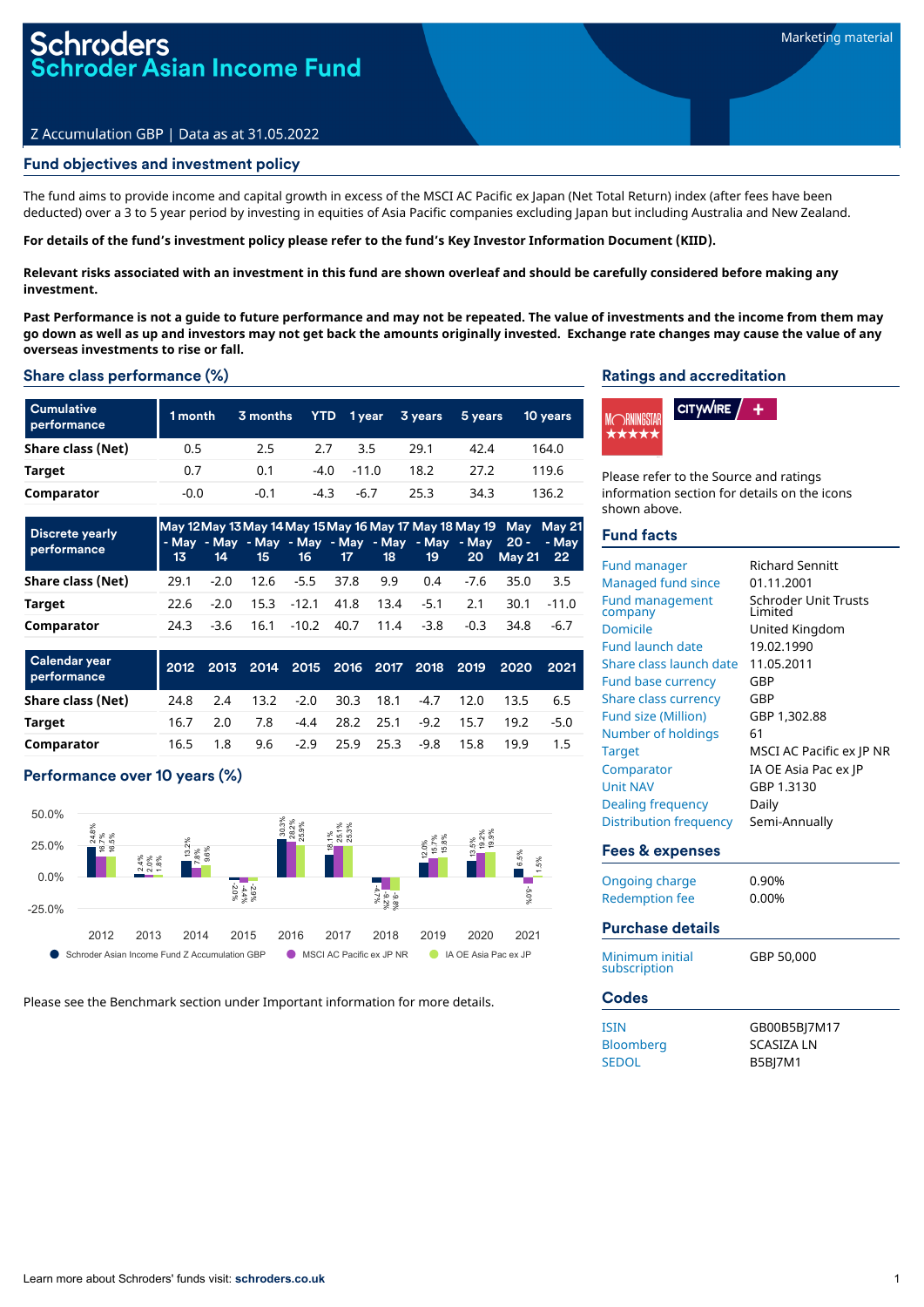Z Accumulation GBP | Data as at 31.05.2022

# 10 year return of GBP 10,000



The chart is for illustrative purposes only and does not reflect an actual return on any investment.

Returns are calculated bid to bid (which means performance does not include the effect of any initial charges), net income reinvested, net of fees.

# Risk considerations

**Performance risk:** Investment objectives express an intended result but there is no guarantee that such a result will be achieved. Depending on market conditions and the macro economic environment, investment objectives may become more difficult to achieve. **Emerging Markets & Frontier risk:** Emerging markets, and especially frontier markets, generally carry greater political, legal, counterparty, operational and liquidity risk than developed markets.

**Please see the KIID and Prospectus for a full list of risk considerations applicable to this fund.**

#### Synthetic risk & reward indicator (SRRI)

| <b>LOWER RISK</b><br>Potentially lower reward |  |  |  |  | <b>HIGHER RISK</b><br>Potentially higher reward |
|-----------------------------------------------|--|--|--|--|-------------------------------------------------|
|                                               |  |  |  |  |                                                 |

The risk category was calculated using historical performance data and may not be a reliable indicator of the fund's future risk profile. The fund's risk category is not guaranteed to remain fixed. Please see the Key Investor Information Document for more information.

#### Risk statistics & financial ratios

|                                        | <b>Fund</b> | <b>Target</b> |
|----------------------------------------|-------------|---------------|
| Annual volatility (%)<br>(3y)          | 13.5        | 13.1          |
| Alpha (%) (3y)                         | 3.8         |               |
| Beta $(3y)$                            | 0.9         |               |
| Sharpe ratio (3y)                      | 0.7         | 0.5           |
| <b>Information ratio</b><br>(3y)       | 0.4         |               |
| Dividend Yield (%)                     | 4.4         |               |
| <b>Price to book</b>                   | 1.3         |               |
| <b>Price to earnings</b>               | 11.4        |               |
| <b>Predicted Tracking</b><br>error (%) | 6.8         |               |

Source: Morningstar, and Schroders for the Predicted tracking error. The above ratios are based on bid to bid price based performance data.

For help in understanding any terms used, please visit

https://www.Schroders.com/en/glossary/ These financial ratios refer to the average of the equity holdings contained in the fund's portfolio and in the benchmark (if mentioned) respectively. Please note this is an accumulation share class and as such the investor will not receive an income distribution. Any income will be reinvested into the fund.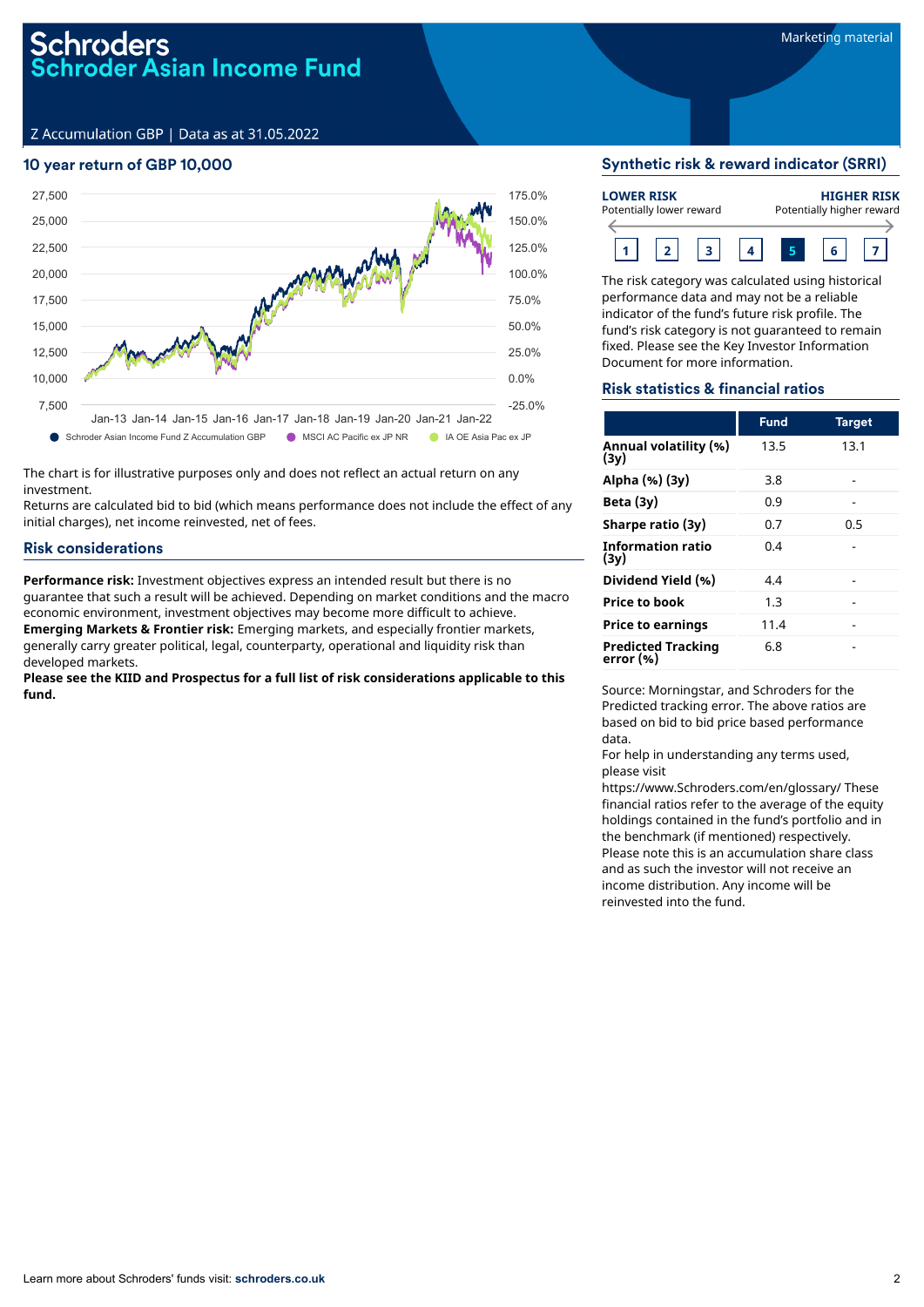# Schroders<br>Schroder Asian Income Fund

# Z Accumulation GBP | Data as at 31.05.2022

# Asset allocation

Target refers to the Benchmark listed in the Fund facts section and described under the Share class performance section on page 1. Source: Schroders. Top holdings and asset allocation are at fund level.

# Sector (%)





# Region (%)



# Top 10 holdings (%)

| <b>Holding name</b>                       | %   |
|-------------------------------------------|-----|
| Taiwan Semiconductor Manufacturing Co Ltd | 8.7 |
| Samsung Electronics Co Ltd                | 8.0 |
| <b>BHP Group Ltd</b>                      | 4.1 |
| Hon Hai Precision Industry Co Ltd         | 3.3 |
| BOC Hong Kong Holdings Ltd                | 3.0 |
| National Australia Bank Ltd               | 2.9 |
| Singapore Telecommunications Ltd          | 2.7 |
| <b>HKT Trust &amp; HKT Ltd</b>            | 2.6 |
| Telstra Corp Ltd                          | 2.6 |
| Oversea-Chinese Banking Corp Ltd          | 2.5 |

# Share class available

|                               | <b>Z Accumulation GBP</b> | Z Income GBP     |
|-------------------------------|---------------------------|------------------|
| <b>Distribution frequency</b> | Semi-Annually             | Semi-Annually    |
| <b>ISIN</b>                   | GB00B5BJ7M17              | GB00B559X853     |
| <b>Bloomberg</b>              | <b>SCASIZA LN</b>         | <b>SCASIZILN</b> |
| <b>SEDOL</b>                  | <b>B5BJ7M1</b>            | B559X85          |